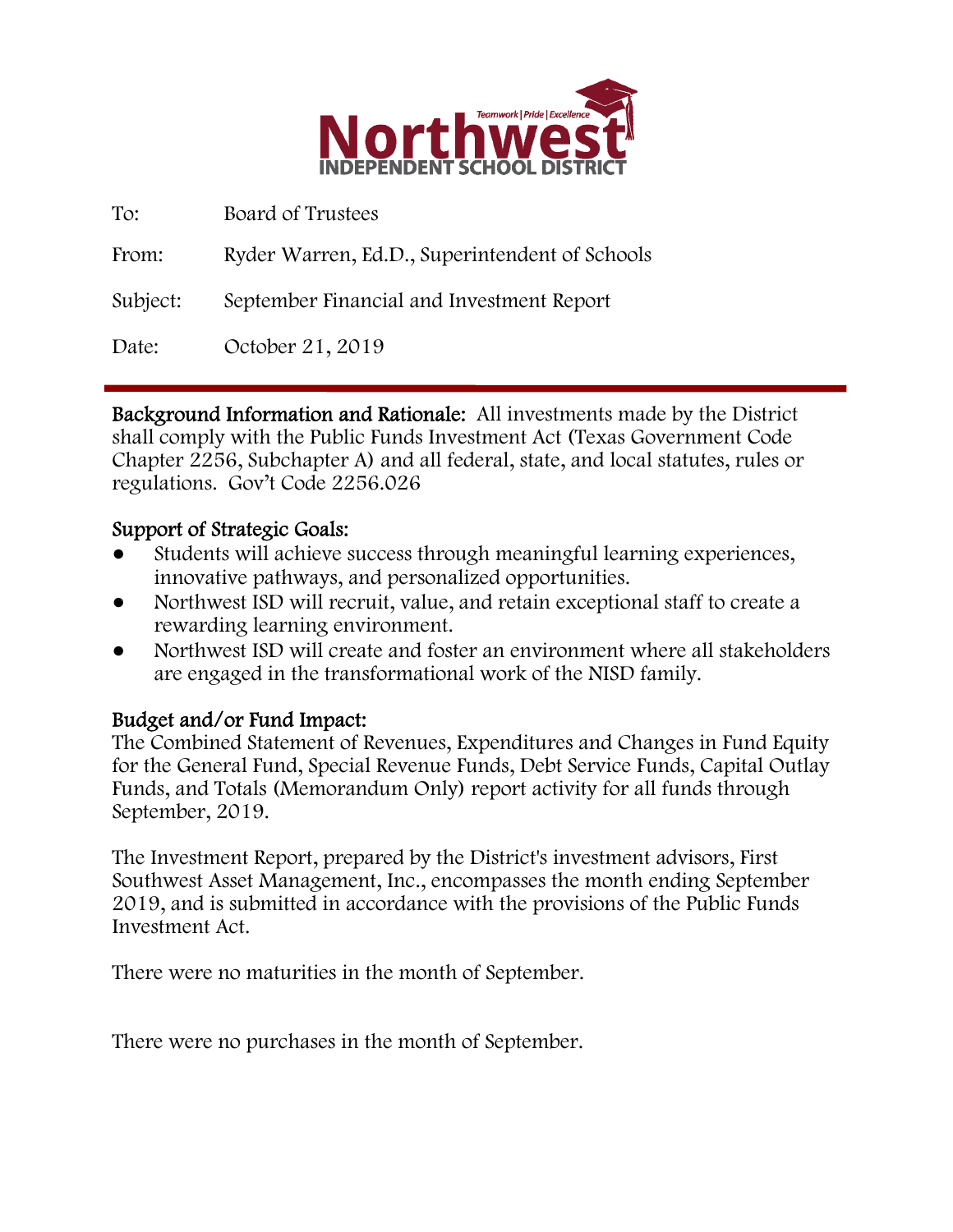Investments for the District's General Fund, Debt Service Funds, Capital Projects Funds, and Internal Service Funds total \$201,170,863.26 as of September 30, 2019.

|                            | Yield    |                  |
|----------------------------|----------|------------------|
|                            | to       |                  |
| Fund                       | Maturity | Market Value     |
| General Fund               | 2.166%   | \$70,088,098.42  |
| Special Revenue Funds      | 2.163%   | 170,577.60       |
| Debt Service Funds         | 2.163%   | 30,056,943.75    |
| Capital Projects AFB Funds | 2.163%   | 409,791.05       |
| Capital Projects Funds     | 2.164%   | 100,445,452.44   |
| Total                      | 2.164%   | \$201,170,863.26 |

Board Policy states that, "The investment portfolio shall be diversified in terms of investment instruments, maturity scheduling, and financial institutions to reduce risk of loss resulting from over concentration of assets in a specific class of investments, specific maturity, or specific issuer."

## Investment Instruments and Financial Institutions



| Portfolio Composition by Security Type |       | Portfolio Composition by Issuer |       |
|----------------------------------------|-------|---------------------------------|-------|
| Treasury                               | $O\%$ | Treasury                        | 0%    |
| Local Government Investment Pool       | 89%   | TexPool                         | 89%   |
| Bank Deposit                           | 11%   | Compass                         | 11%   |
| <b>Agency Bullet</b>                   | $O\%$ | <b>FHLB</b>                     | $O\%$ |
| Agency Disco                           | $O\%$ | <b>FNMA</b>                     | $O\%$ |
| Certificates of Deposit                | $O\%$ | Greenbank                       | 0%    |

#### tfolio Composition by Issuer<sup>t</sup>

| Treasury    | $O\%$      |
|-------------|------------|
| TexPool     | 89%        |
| Compass     | 11%        |
| <b>FHLB</b> | $O\%$      |
| <b>FNMA</b> | $O\%$      |
| Greenbank   | $\Omega\%$ |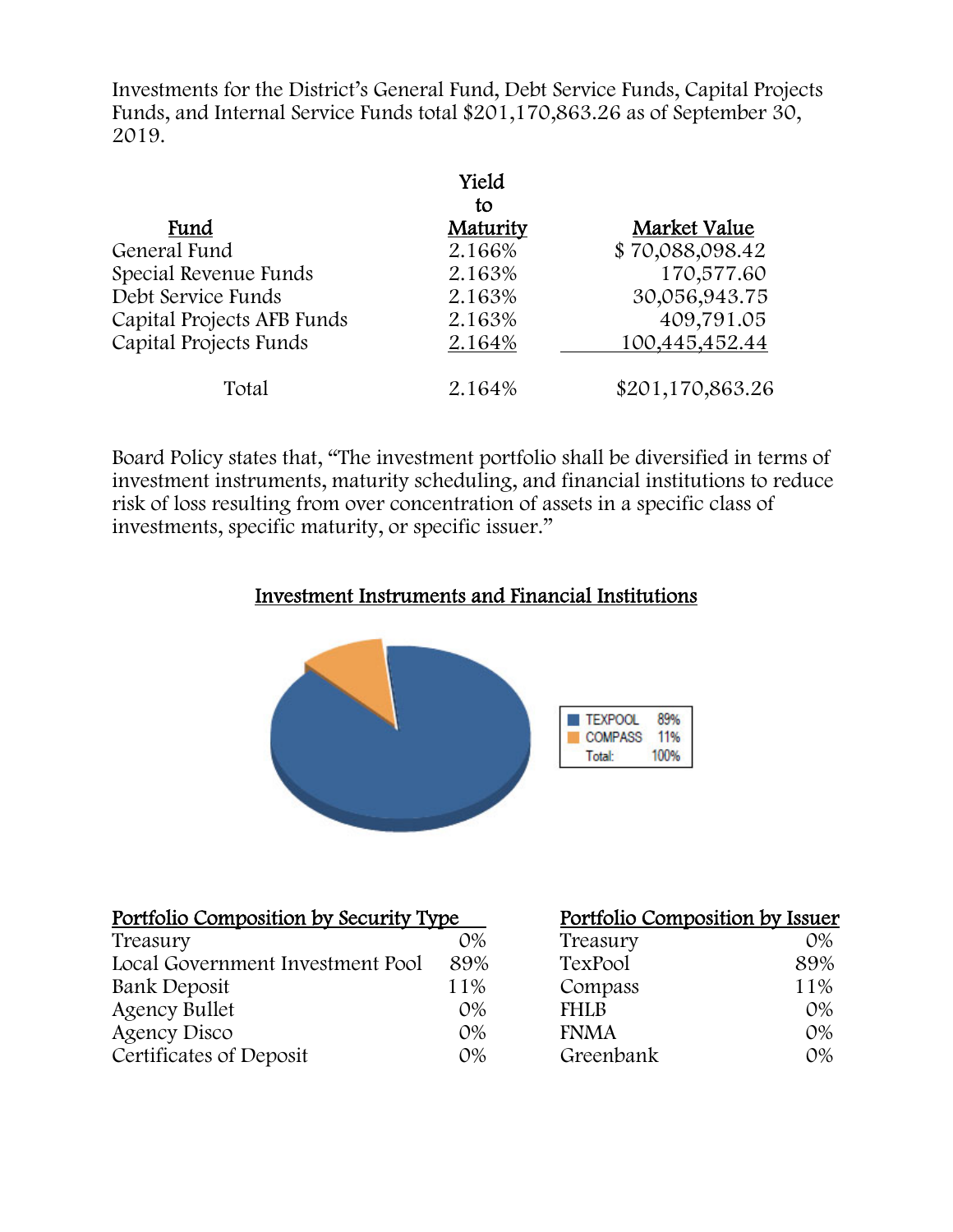





Note 1: CMT stands for Constant Maturity Treasury. This data is published in Federal Reserve Statistical Release H.15 and represents an average of all actively traded Treasury securities having that time remaining until ma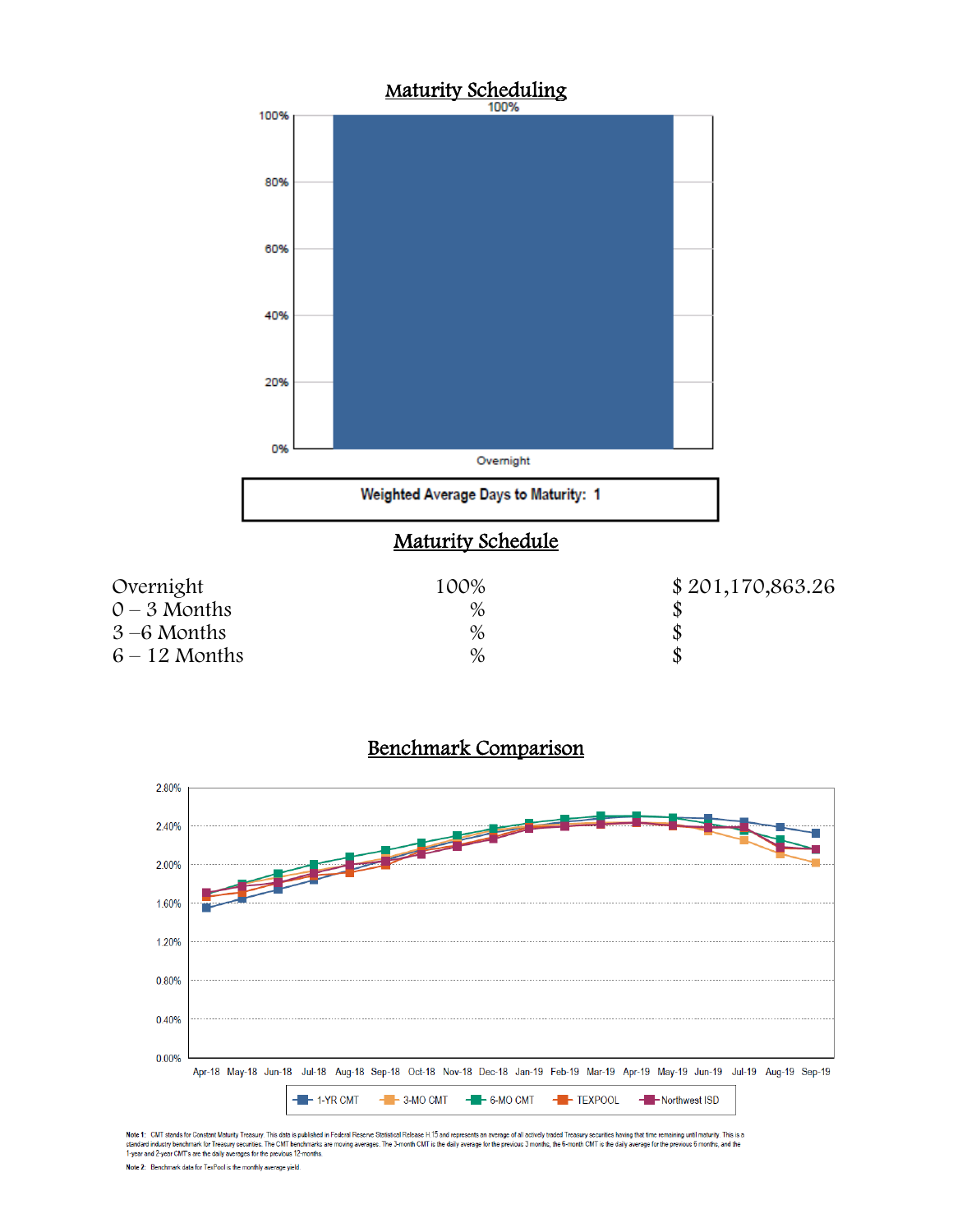

# A TexPool Monthly Newsletter: October 2019

# Economic and Market Commentary: A September to remember October 1, 2019

Investing has, and probably always will be, a mix of expectations and the unexpected. It's rare for cash managers to face the latter, but in mid-September repo rates for overnight transactions using Treasury and agency collateral vaulted far above the typical levels before the Federal Reserve injected the markets with additional reserves. It was not a credit event, and we were quick to broadcast that. By now, even investors who never pay attention to repo rates have gotten the message.

If you will allow a now-overused saying, it was a case of a perfect storm with corporate tax day for the quarter hitting just as the Treasury issued a large amount (in the \$50 billion range) of net new coupon supply, exacerbated by lower bank reserves parked at the Federal Reserve and by New York Fed staff frankly out of practice with doing daily operations. We are not blaming the Fed for this happening, but saying—and this is a good thing—that the liquidity space has been so stable there's been no need for intervention. Despite being late, the Fed's continuing action to support overnight trading has substantially reduced the risk of this occurring again, in our opinion. The important thing is that policymakers learn from this so that overnight trading works smoother the next time the market is flooded with supply.

There were two more twists in September, both announced at the Federal Open Market Committee (FOMC) meeting. The markets anticipated a quarter-point lowering of the target range to 1.75-2%, but found Chair Jerome Powell's press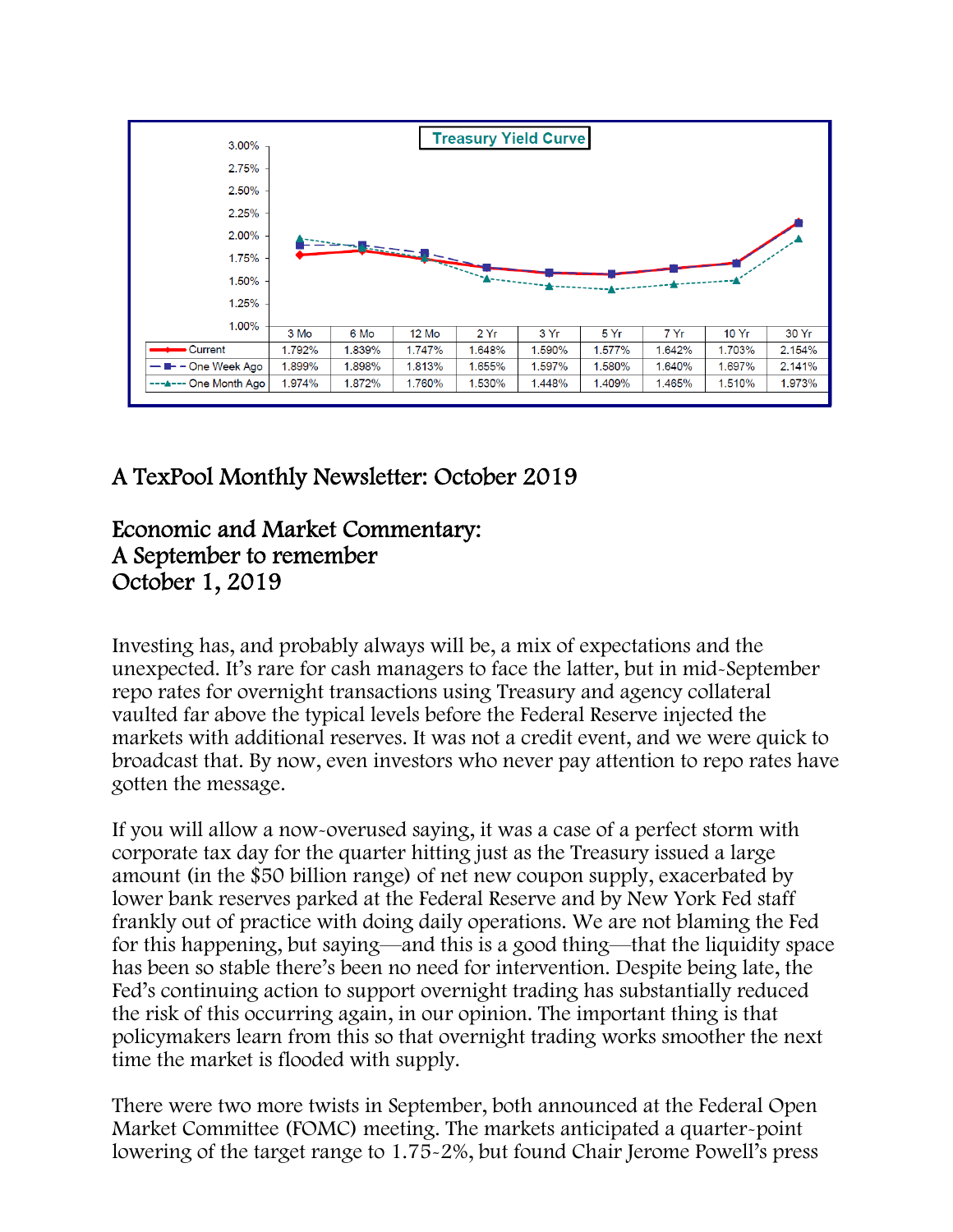conference rhetoric less dovish than assumed. This caused the London interbank offered rates (Libor) in the 6- to 12-month part of the curve to climb higher than before the cut, the futures market to suggest only one cut by year-end and the Libor curve to slope positively.

The latter shift was counterintuitive. A decrease in rates normally impacts the entire short-term curve, but that was not the case after the Fed's reduction in September. It was sort of a reverse of the December 2018 meeting, at which the Fed raised rates yet investors started doubting that quarterly hikes would continue. In any case, it was a pleasant surprise and gave us buying opportunities further out the curve.

The other twist was that the Fed lowered the reverse repo program (RRP) rate by 30 basis points. This facility is designed to give participants a safety net for overnight transactions. Since RRP started in 2016, this "floor" has equaled the low end of the fed funds rate range; now it is 1.70% and 5 basis points below the lower bound of that range. That is a bit of a headscratcher. Policymakers have been lowering interest paid on excess bank reserves parked at the Fed (IOER), so it would seem this is part of their attempt to control the process. They may need to buttress daily operations with new quantitative easing at some point: call it QE-light.

So where does that put us now? Despite certain domestic and global uncertainties, the U.S. economy is moderating but still growing. Consumer spending is strong, manufacturing is weakening but not contracting, the housing market is solid and employment outstanding. If policymakers reiterate at the October FOMC meeting that they are data dependent and some key issues such as trade are resolved, rates might stabilize in 2020. At present, the wait-and-see approach seems wiser than heady expectations.

The Treasury yield curve ended September with 1-month at 1.9%, 3-month at 2.83%, 6-month at 1.83% and 12-month at 1.77%. Libor ended the month with 1-month at 2.03%, 3-month at 2.10%, 6-month at 2.06% and 12-month at 2.04%. The weighted average maturity (WAM) at month-end was 34 days for TexPool and 32 days for TexPool Prime.